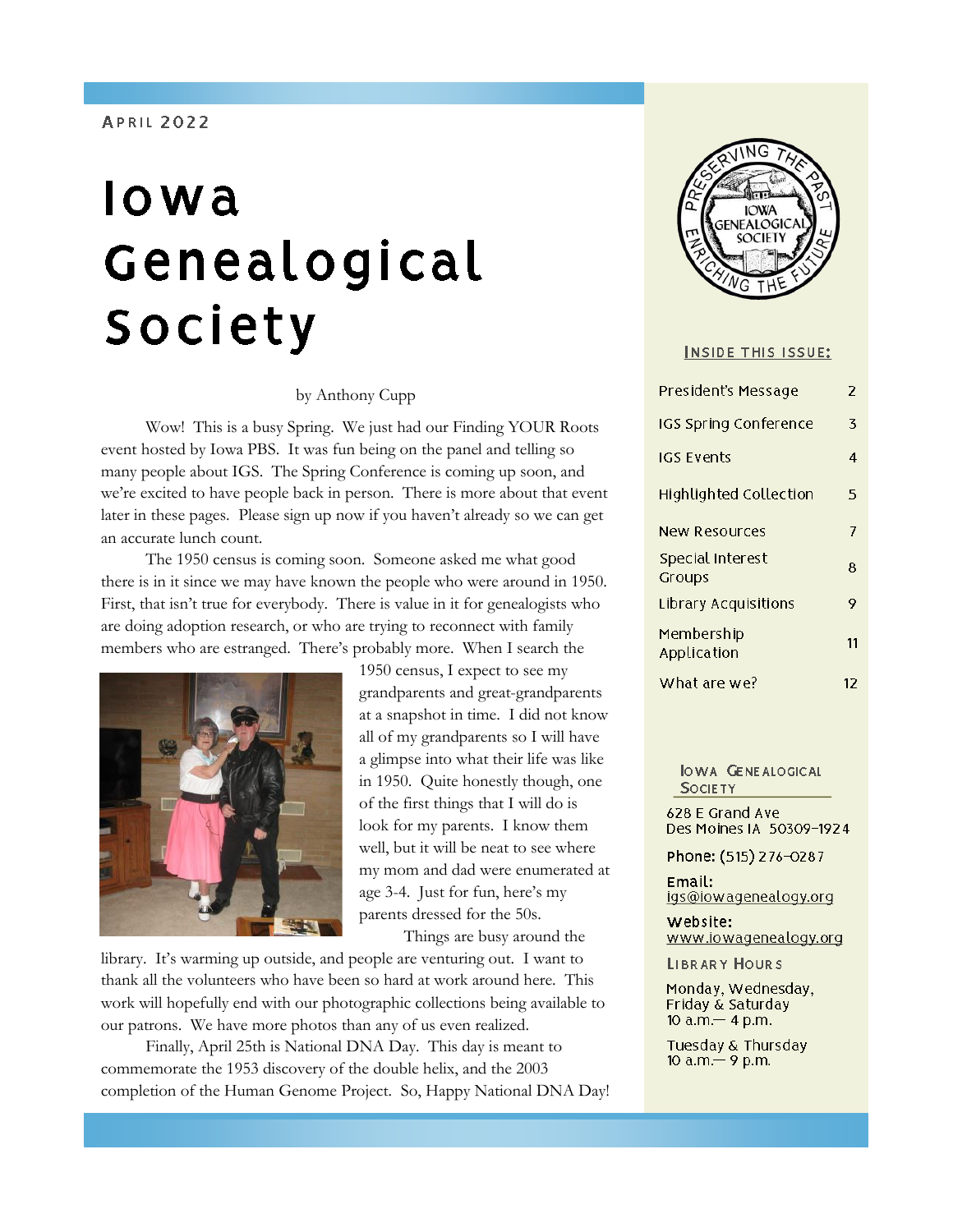$\overline{\mathbf{G}}$ BOARD **IGS EXECUTIVE**

**President** Nancy Kirchner

**1st Vice President** Lois Trinity and Lois Library and Lois Library and Library and Library and Library and Library and Library and

**2nd Vice President** Michelle McClure

**Secretary** Stacy Weaver

asurer<br>Saturday & Saturday & Saturday & Saturday & Saturday & Saturday & Saturday & Saturday & Saturday & Saturday & Sheri Snodgrass **Treasurer**

> $\blacksquare$  **IGS STAFF** 9 a.m. - 9 p.m.

**Librarian** Anthony Cupp

#### **IGS EDITORIAL STAFF**

**Hawkeye Heritage** Susan Claman

**IGS Newsletter** Anthony Cupp

**Publications** Dennis Davies

## **PRESIDENT'S MESSAGE** By Nancy Kirchner, IGS President

SPRING is here according to the calendar. My flower bulbs are growing, and I hope that Mother Nature doesn't nip them after they start to bud. I am looking forward to their beauty in a few weeks.

We have some exciting things coming in the next few months. Spring Conference with Alice Hoyt Veen is next Saturday, April 9th. The May 14th Board meeting will be an in-person or Zoom event. See details in this newsletter. Hope to see you there.

A trip to Mid-Continent is in the planning stages. Call the office or email igs@iowagenealogy.org if you'd like to join the group.

The Grant and Library Committees are working on a grant proposal for materials to help preserve our vertical files and photographs. There will be some matching funds required if we do indeed receive the grant. Several volunteers are going through the boxes of donated items and counting/estimating how many files and sleeves we will need.

There are some improvements/repairs that are needed on the building. We did have a water issue in the library itself last week. Some caulking was done in hopes that it will resolve that issue. Other issues are being evaluated and bids requested. The repairs may be costly to get them done correctly. Look for more details as we get the bids in.

A volunteer survey was sent out. Please complete the survey so we can identify those who are willing to help with current and future projects. We thank you for your willingness to volunteer at IGS. Looking forward to seeing everyone at the conference. HAPPY

SPRING!!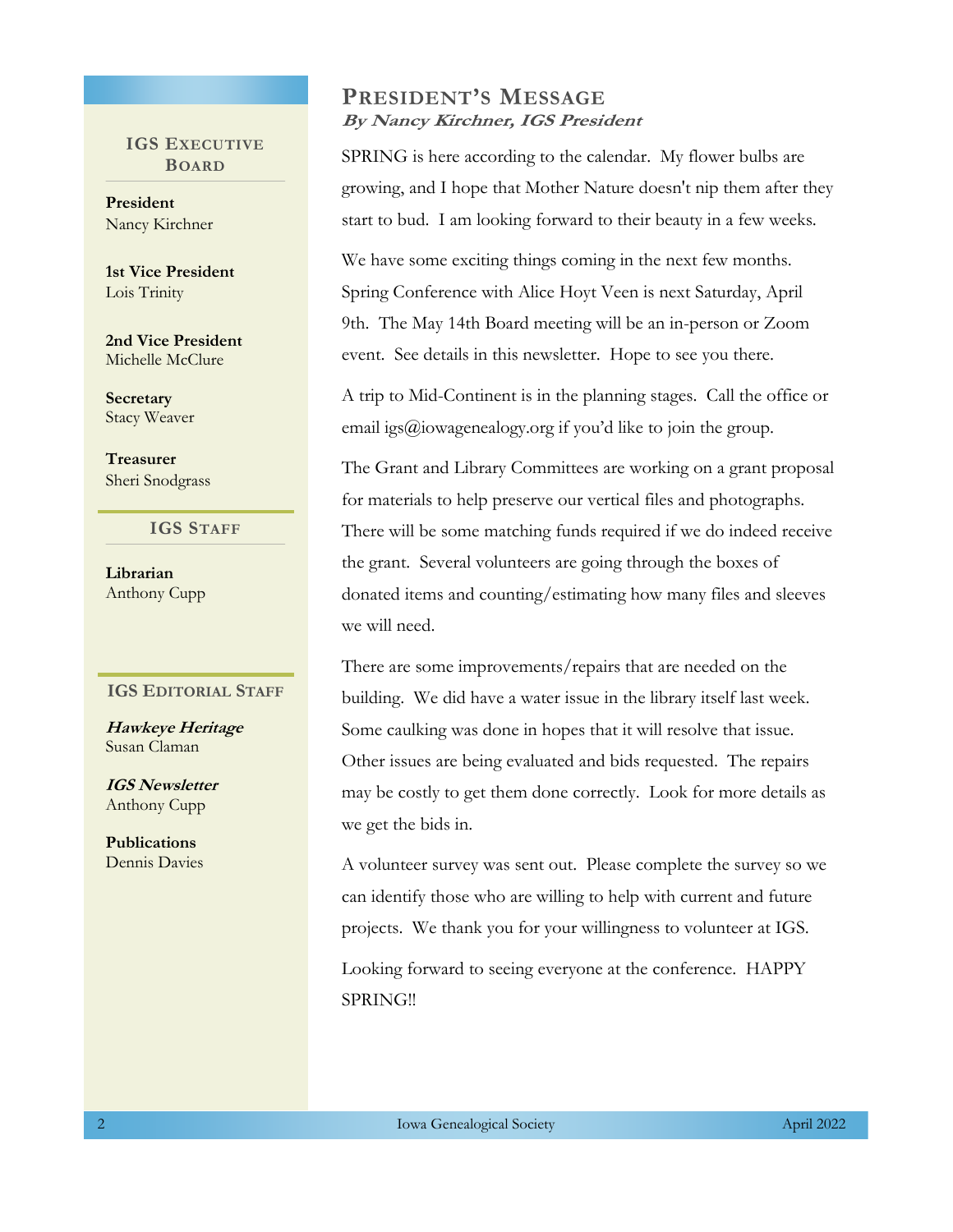## **2022 SPRING CONFERENCE**

## **IGS presents 2022 Spring Conference**

## **With Alice Hoyt Veen**

### **Saturday, April 9, 2022 - 9:00 a.m. Central Time**

Those opting for virtual attendance can log in to the Zoom meeting starting at 8:30 a.m. Central Time.

#### Session 1 **Formatting a Narrative Genealogy: Work that Stands the Test of Time**

 You can do it! Write an engaging family narrative and meet genealogical standards for excellence. Narrative genealogies demonstrate a line of descent and kinship across multiple generations. Learn the structural components of organization and presentation. Discussion includes decisions of project purpose and scope, genealogical numbering systems, and NGSQ and Register formats. Your research results deserve the best presentation create a quality written work that stands the test of time.

#### **Break**

#### Session 2 **Fall in! Militias and Volunteers Answer the Call**

 America's first line of defense has always been her citizen soldiers. Whether through voluntary or compulsory service, colonies and states have trained and contributed troops for local and federal military conflicts, and they have rewarded their soldiers' service. Discover the wealth of state and local records that document your ancestor's military experience.

#### **Lunch Break**

#### Session 3 **Defending the Nation: Federal Military Records**

From the Revolutionary War to 21st century conflicts, federal military enlistments, draftees, and state volunteers have mobilized to defend the nation. Federal military records not only document your ancestor's service, they may contribute to solving genealogical puzzles. Explore federal military records: where they are preserved, how to access them, and how to understand and use what you find.

#### **Break**

#### Session 4 **Fathers & Sons: A Military Tale**

Research identifies our ancestors by linking individuals to families and families to generations. But to truly understand their lives we must discover and share their stories. Explore tools and techniques for developing life stories and effective storytelling through "Fathers & Sons," one family's multi-generational experience of war, hardship, and the ultimate price of freedom.

**Sessions will be recorded and handouts will be provided prior to the Conference with Zoom meeting details.**

Members \$55 Non-members \$75 Lunch \$12 (optional)

Register in advance at <https://igs.regfox.com/2022-igs-spring-conference>

## **Seating will be available at IGS. Call (515) 276-0287 to reserve your spot.**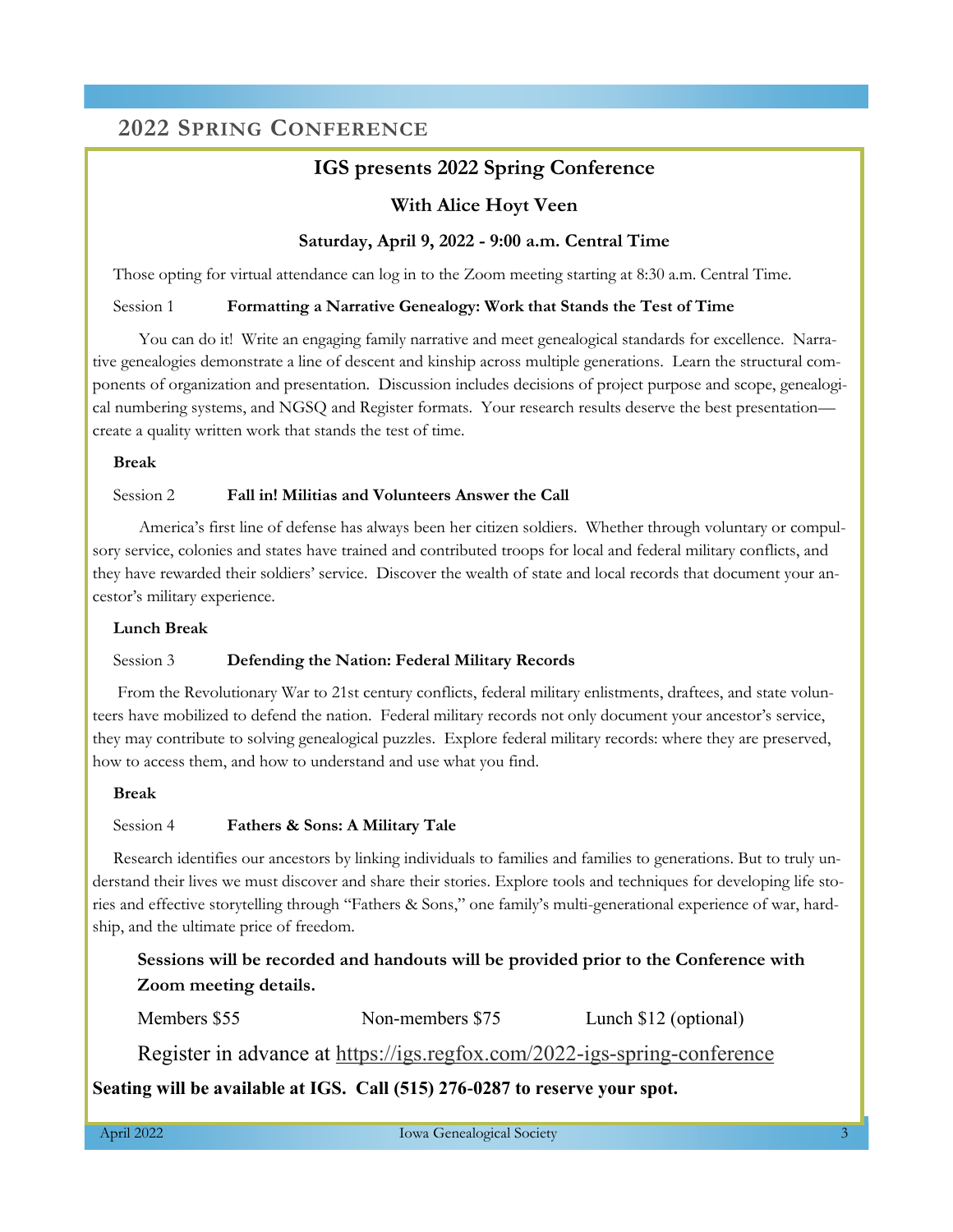## **IGS EVENTS**

## **CLASSES**

Thursday, April 7th

## **Beginning Genealogy**

Did you start your family research but are stuck on where to look for information? Did you resolve to renew your genealogical research? Want some new ideas or to be reminded of good processes? This special edition of our beginner's level class is the one for you!

Instructor – Kevin Spire - Free 6:30 p.m. Central <https://us02web.zoom.us/meeting/register/tZUkfuurrD0jH9HJtgOA3RSXiFsVe3O6Adih>

Saturday, April 23rd

## **Local Resources for Bridging the 1890 Census Gap**

This presentation will concentrate on Iowa records and resources available for the 1870-1900 timeframe. IGS' collection and that of the State Historical Society of Iowa will be discussed as well as what you might find at your local public library or museum. Several types of records will also be introduced. Instructor - Denise Gripp 1:30 p.m. Central \$8.00 for members and \$18.00 for non-members <https://igs.regfox.com/bridging-the-1890-census-gap>

Saturday, May 21st

## **Digging Deeper - Lesser Known Genealogy Resources**

Join Stacy Weaver as she highlights some lesser known genealogical databases and collections. Including brief overviews of the Periodical Source Index (PERSI), Journal Storage (JSTOR), National Union Catalog of Manuscript Collections (NUCMC) and online digital collections (libraries and Museums). 1:30 p.m. Central \$8.00 for members and \$18.00 for non-members

<https://igs.regfox.com/lesser-known-genealogy-resources>

## **BOARD MEETING**

YOU ARE INVITED to the Full Board meeting on Saturday, May 14th at 10:00 a.m. in the West Wing here at IGS. It is time that we get back to more in-person events. I am excited to offer this opportunity to gather and socialize as well as to inform everyone about the latest happenings here at IGS. This invitation is going out not only to our Full Board members, but also to committee members, special interest group leaders, and any member that would like to attend. As our bylaws state the Board meeting is required for Executive Committee and Regional Representatives. The library will be open on Sunday for those who would like to do research since you are here in Des Moines. I sincerely hope you will join us.

Please use the parking garage so we leave our lot open for anyone wanting to do research and for the African American Special Interest Group that will be meeting that morning. We will start at 10:00 with reports from the Executive Committee. At 11:00 have the Regional Representative give their reports. Break for lunch at 12:00. Then at 1:00 have reports from the various committees. Finally, we will do a Regional Representative education and review where we want to talk about duties and issues that you may be having.

Please register by May 11th so we know how many to expect for lunch. We will be ordering from Jimmy John's. You will find the registration on the website. [Events>Board Invitation]

## **GARAGE SALE**

IGS is having a garage sale April 28th-30th. Please consider supporting us by donating household goods or by shopping the sale. We will begin taking items on Monday, April 11th at IGS in the West Wing.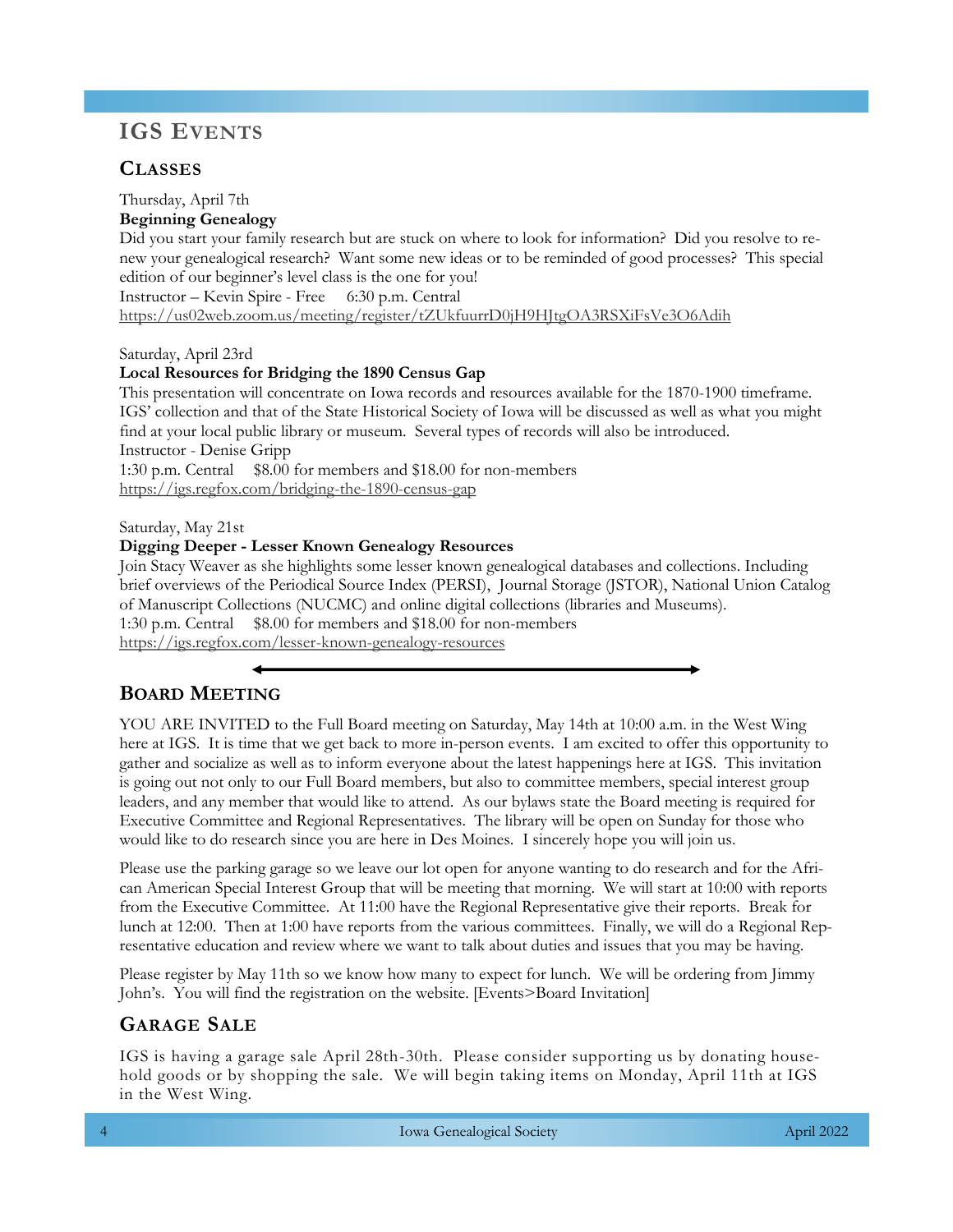## **HIGHLIGHTED COLLECTION**

It was announced earlier this year that control of Periodical Source Index (PERSI) would return to Allen County Public Library. PERSI is a subject index for periodicals about history and genealogy. This news means that you can now search the index without needing any paid subscription. For those who are interested in searching PERSI, you can visit the website at [https://www.genealogycenter.info/persi/.](https://www.genealogycenter.info/persi/) PERSI is only an index. The next step is to find a copy of the periodical in either print or digital form. Iowa Genealogical Society publishes its own scholarly publication, Hawkeye Heritage. We also have a number of periodicals including county newsletters, and state and national society publications. A good source for journal articles outside of IGS is the JSTOR database. JSTOR is a subscription-based digital repository for scholarly research articles on a large variety of subjects. If you do not have a subscription to JSTOR yourself, check with your local public library to see if you can get access through them. Also, due to the Covid-19 pandemic JSTOR has expanded access to grant free access to 100 articles per month in order to accommodate those who cannot visit the public library. Here is a list of just a few of the periodicals IGS holds in the library collection.

The American Genealogist (ISSN: 0002-8592). This journal originally began in 1922 with the title "New Haven Genealogical Magazine." The American Genealogist promotes genealogical scholarship by publishing peer-reviewed genealogical proofs and compiled genealogies. This title has ties to Des Moines and to IGS as Dr. George E. McCracken, a charter member of IGS, was the editor and publisher of The American Genealogist from 1966 until 1984. New issues come out quarterly. You can order back issues going back to 1966 online at [americangenealogist.com](https://americangenealogist.com/shop/order-back-issues/). Note: IGS' holdings extend back to 1964.

American Spirit (ISSN: 1536-223X). This publication, first published in 1892 under a different title (See *American Monthly Magazine*), this is the official magazine of the National Society of the Daughters of the American Revolution. *American Spirit* has won prestigious awards for publishing. New issues come out every other month. Each one contains articles about colonial America (Jamestown through 1820), genealogy, civics, patriotism, and more. IGS' has issues going only back to 2014. We thank the Jean Marie Cardinell Chapter of the DAR for underwriting our subscription. A Digital Magazine Archive for previous issues is available online at [https://services.dar.org/members/magazine\\_archive/default.cfm.](https://services.dar.org/members/magazine_archive/default.cfm)

The Annals of Iowa (ISSN: 0003-4827). This journal is a quarterly publication of the State Historical Society of Iowa. Its focus is not on genealogy. Instead, it aims to discuss our forebears in the context of "the larger mosaic of Iowa's past." The first issue of the Annals dates back to 1863. IGS' holdings extend back to 1955. Previous issues are available online thanks to University of Iowa Libraries for those who are not able to come in to our library. Visit<https://pubs.lib.uiowa.edu/annals-of-iowa/issues/> to browse the collection.

Family Tree Magazine (ISSN: 1529-0298). This publication is a monthly magazine with a lot of instructional articles. The target audience is those at the beginner's level. The list of topics is broad, hoping to appeal to anyone with an interest in family history. They publish updated information on those topics every year or every few years. IGS' holdings extend back to the premier issue from 2000. If you cannot make it in to the library, you can purchase digital copies of the magazine by visiting https://www.familytreemagazine.com/. This magazine is not affiliated with the publishers of *Family Tree Magazine* (0267-1131) in the United Kingdom. Family Tree Magazine in the UK is a similar type of publication, and IGS has a run of issues spanning the years 2003 - 2011.

The Hoosier Genealogist: Connections (ISSN: 1054-2175). There is no shortage of quality publications coming out of the state of Indiana. *The Hoosier Genealogist: Connections* is a publication of the Indiana Historical Society. It comes out twice a year. In the first years of this publication, the title was simply *The Hoosier Genealogist*, and its pages contained indexes to rare source material. The articles now include topics of conducting research, and local or family history. In addition to the print edition, there is an online component that is accessed at [https://indianahistory.org/research/family-history/family-history-online-resources/.](https://indianahistory.org/research/family-history/family-history-online-resources/) Besides this publication, IGS also has significant runs of the award winning *Indiana Magazine of History*, *Traces of Indiana and* 

Continued next page.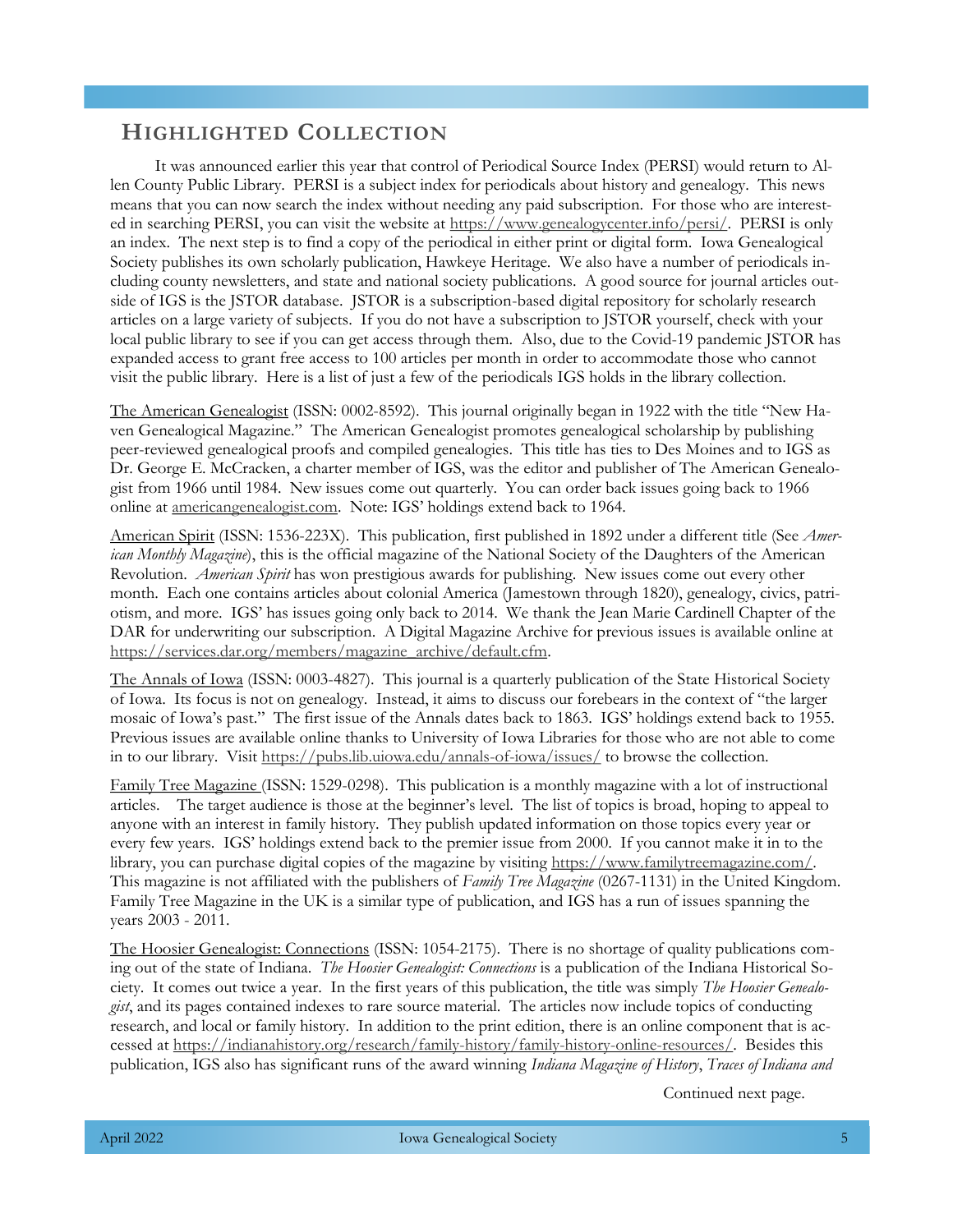## **HIGHLIGHTED COLLECTION CONT.**

*Midwestern History*, and *Indiana Genealogist*, which is published by the Indiana Genealogical Society.

National Genealogical Society Quarterly (ISSN: 0027-934X). One of the premier journals in the world of genealogy *National Genealogical Society Quarterly* (a.k.a. NGSQ or sometimes "The Q") is a scholarly journal that publishes peer-reviewed works including compiled genealogy, case studies, essays on methodology, book reviews, and more. NGSQ has run articles by multiple members of IGS over the years. Members of National Genealogical Society receive new issues four times each year. This long running publication dates back to 1912. A free index is available online at <https://www.ngsgenealogy.org/ngsq/>. IGS' holdings extend back to 1962.

Nebraska Ancestree (ISSN: 0270-4463). This publication is the scholarly genealogical publication from IGS' counterpart in Nebraska. Like our own Hawkeye Heritage, the pages of Nebraska Ancestree include articles and indexes to historical source material related to Nebraska or Nebraskans. The Nebraska State Genealogical Society publishes *Nebraska Ancestree* for members quarterly. IGS has a run of issues that goes back to 1978. For those who cannot come to our library, back issues from 1978 through 2000 are available online at <http://sites.rootsweb.com/~nesgs/Ancestree/index.htm>

The New England Historical and Genealogical Register (ISSN: 0028-4785). Published by New England Historic Genealogical Society (NEHGS), this scholarly publication claims to be both "The Journal of American Genealogy" and "the flagship journal of American genealogy". Indeed, the scope as they describe it is American genealogy inclusive of "families in or outside of New England or New York, or families that migrated west." NEHGS' submission guidelines states that they prefer to print the results of genealogical research to other articles that describe research strategies. Dating back to the year 1847, this is the oldest journal in the realm of genealogy. New issues come out quarterly. The complete run of issues is indexed and searchable at [www.americanancestors.org.](https://www.americanancestors.org/publications/register) Back issues are available to members of NEHGS or to the public for a fee. The bulk of IGS' holdings date back to 1951, but we have a few select issues dating all the way back to 1904. NEHGS also publishes a magazine called *American Ancestors*." IGS' holdings of that title extend back to the premiere issue from the year 2000.

The New York Genealogical and Biographical Record (ISSN: 0028-7237). This journal is the second oldest journal of genealogy. A peer-reviewed, scholarly publication of the New York Genealogical and Biographical Society (NYG&B), this journal has published new issues quarterly going back to the year 1870. Articles include transcripts and abstracts of New York records, compiled genealogies, case studies, and biographies. Full -text downloads are available to members of NYG&B at [www.newyorkfamilyhistory.org/.](https://www.newyorkfamilyhistory.org/online-records/collection/nygb-record) An every-name index is available for issues dated 1870-2014 as well. Check the NYG&B website to see when the 2015-2022 issues are indexed. The bulk of IGS' holdings date back to 1967, but we have a few select issues dating all the way back to 1919.

The Register of the Kentucky Historical Society (ISSN: 0023-0243). This journal is a publication of the Kentucky Historical Society through Project MUSE. The scope of this journal is history, not genealogy, but writeups of Kentucky families and citizens are often found in the pages of this journal as are record sets of use to genealogists. IGS' holdings date back to 1984. Back issues back to 1903 are accessible online through JSTOR. Issues between 1903 and 1926 are freely available under a slightly different title (See *Register of Kentucky State Historical Society*.) Newer issues are available with a subscription to JSTOR. Visit [https://](https://www.jstor.org/journal/regikenthistsoci) [www.jstor.org/journal/regikenthistsoci](https://www.jstor.org/journal/regikenthistsoci)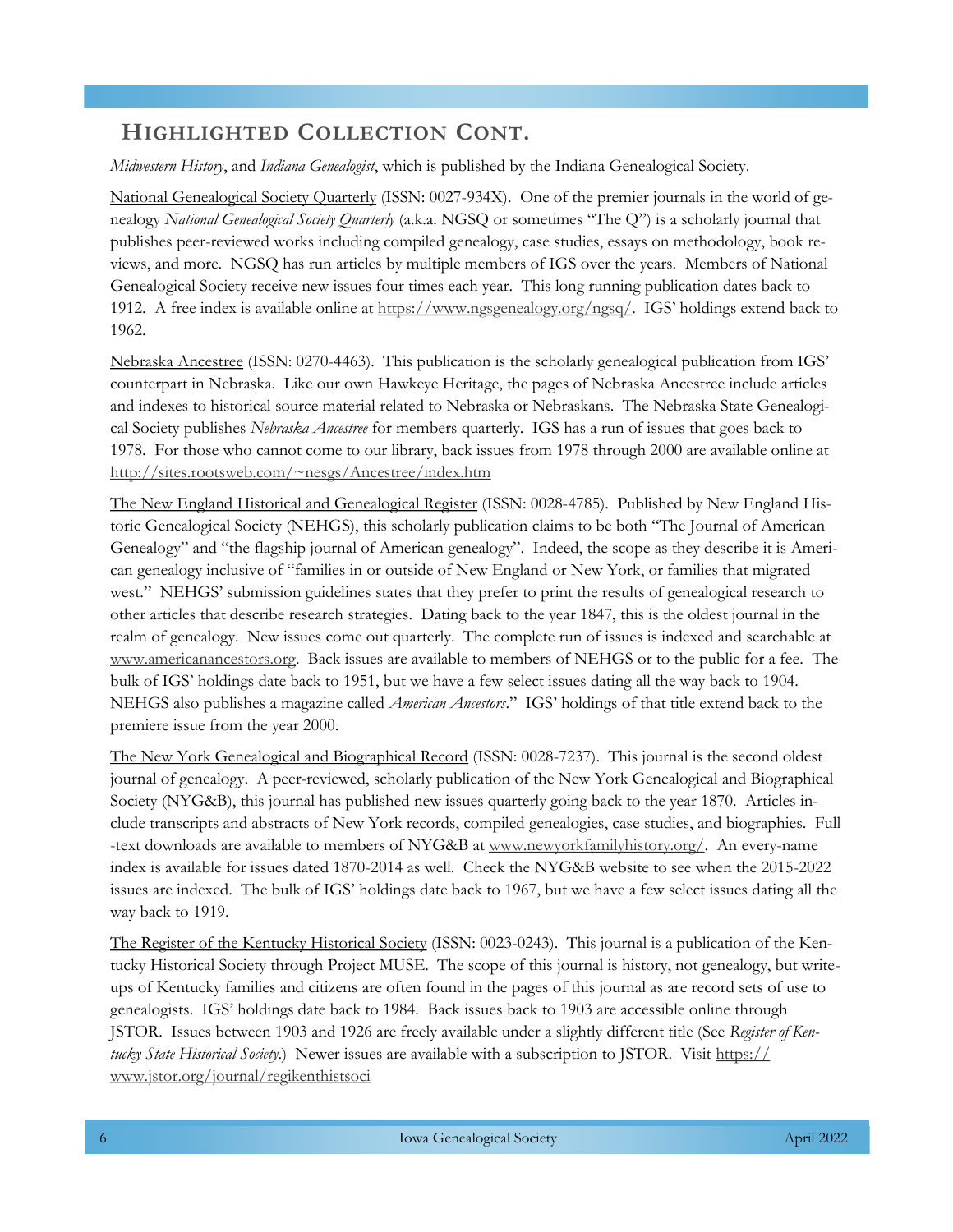## **NEW RESOURCES**

## **1950 U.S. FEDERAL CENSUS**

Genealogists everywhere are celebrating the release of the 1950 U.S. Federal Census. The major genealogy websites are working to get the population tables online as fast as they can. Enumeration district maps are already online to help you find your family without an index. This census is highly anticipated for its wide coverage, and the ability to show people at an instant in life. A lot of people are working to bring this database to you, but indexes are still months away. Be patient. It will be worth the wait.

Besides the obvious that we hope to find - names and places - the 1950 census also asked for the head of household or the relationship to the head of household, demographic information such as marital status, race, sex, age, place of birth, citizenship status. Anybody over the age of fourteen was asked about their employment status. A sampling of people were asked for additional information such as their living situation in 1949, parents' nationality, level of education, and veteran status. "The Bureau of the Census," states the U.S. National Archives and Records Administration, "made special efforts to ensure that the 1950 census was as complete and accurate as possible." They "set aside specific nights to conduct enumerations of persons in hotels, campgrounds, YMCAs, and other places frequented by travelers and transients. Extra efforts were made to ensure all infants born from January to March 1950 were counted." As with the recent census, college students were counted at the address where they were attending school. Service members stationed in the continental U.S. who lived off-post were counted at their home off-post. Visit<https://www.archives.gov/research/census/1950> for more information.

As stated, indexes will follow later this year. Each of the major websites is using new technology to make the indexes available faster. The National Archives will use a combination of optical character recognition (OCR) and artificial intelligence powered by Amazon Web Services to extract information from the handwritten tables. Ancestry is also planning to use artificial intelligence to transcribe the information. The result of this is that this census will be made searchable faster than ever before. The disadvantage to all this is that the index will not be 100% accurate. The National Archives will be taking volunteers to improve the accuracy of the index. They say more information will follow. FamilySearch has a link on their webpage for people to either volunteer to review the index or receive updates about the progress of indexing. See their website at [https://](https://www.familysearch.org/1950census/) [www.familysearch.org/1950census/](https://www.familysearch.org/1950census/). If you are brimming with anticipation, you can get updates when your state's or states' records are available. Visit <https://www.ancestry.com/c/1950-census> to sign up for notifications.

#### **NEW YORK CITY VITAL RECORDS**

A few select locales in the U.S. maintain a digital archive of vital records. As of March 2022 we can add New York City to the list. The NYC Department of Records & Information Services announced that the public can now freely access over 9.3 million vital records online. NYC Mayor Eric Adams said, "These historical records will not only serve as an essential resource for family historians across the country and around the world but will allow everyday New Yorkers to learn more about their personal history and explore their roots." Birth records in this database span the years 1866 to 1909. Marriage records span 1866 to 1949. Death records span 1862 to 1948. The records in this database come from each of the five boroughs, but coverage is not even between the boroughs. More records will likely be coming online as New York Genealogical and Biographical Society reports the digitization project, which began in 2013 is only 70% complete. See [https://newyorkfamilyhistory.org](https://newyorkfamilyhistory.org/blog/new-york-city-public-digitized-vital-records-now-online-free) for more on that.

Search the database today at <https://a860-historicalvitalrecords.nyc.gov/>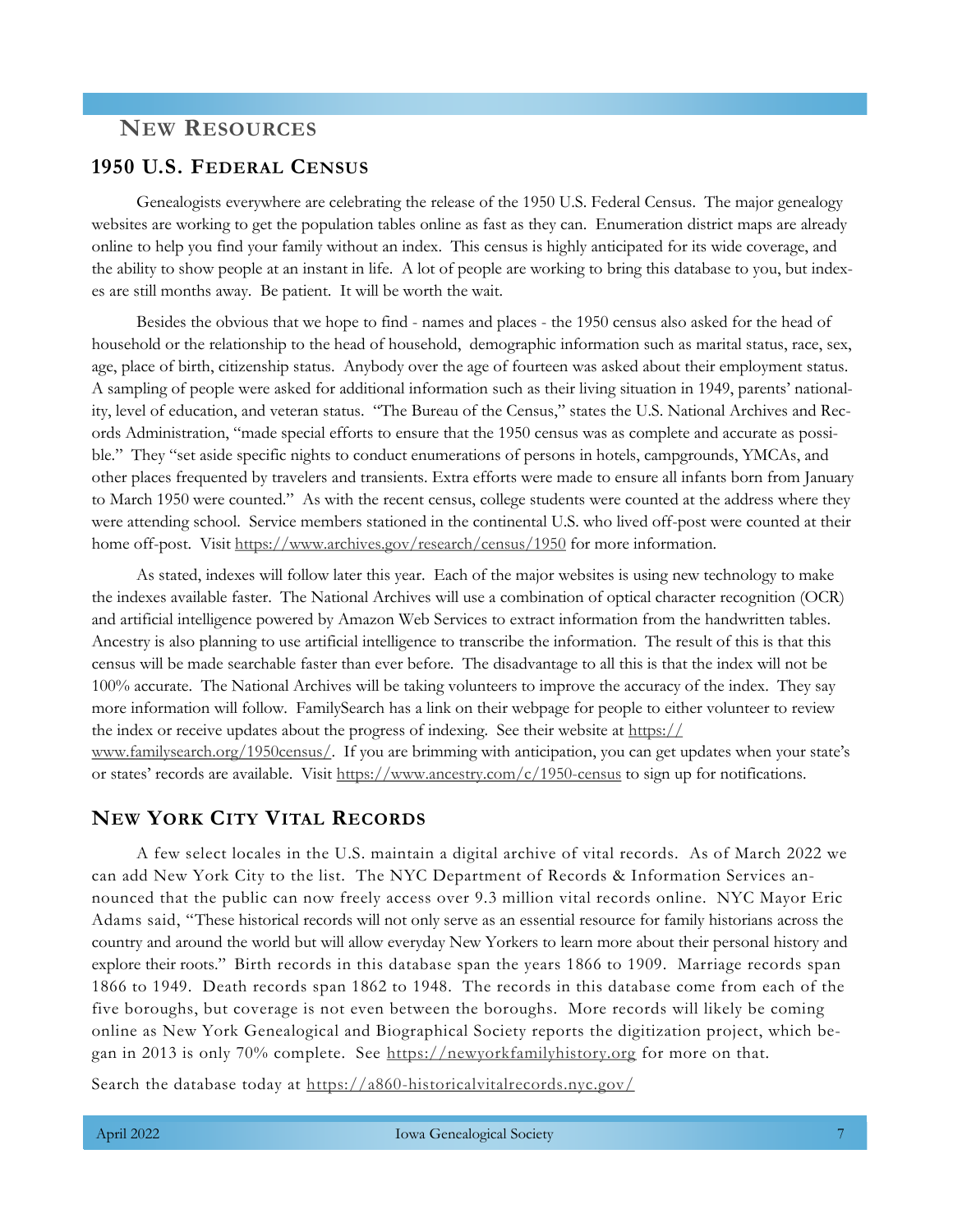## **IGS SPECIAL INTEREST GROUPS**



\*Most groups will meet virtually over Zoom

**African-American Interest Group** meets the **2nd Saturday** of the month at 11:00 a.m. to 1:00 p.m. This group meets in person at IGS only.

**Ancestry.com Users Group** meets the **second Sunday** of the month, from **1:00 p.m.** 

Register in advance for this meeting by using this link

<https://us02web.zoom.us/meeting/register/tZMudOitqDkoG9BfGLeo5elmzqZNFDuv7M4p>

**DNA Interest Group** meets the **first Tuesday** of the month at 6:30 p.m.

Register in advance for this meeting: by using this link

[https://us02web.zoom.us/meeting/register/tZAudu6gqj4jHNMHHXCP\\_FoSNFTh-fJZXDy0](https://us02web.zoom.us/meeting/register/tZAudu6gqj4jHNMHHXCP_FoSNFTh-fJZXDy0)

**Family Tree Maker Users Group** meets the **second Sunday** of the month, at 3 p.m.

Register in advance for this meeting by using this link

<https://us02web.zoom.us/meeting/register/tZwkceCuqz8oH9Mx5XzznxCTKwCDwukCc03c>

**Genealogy Basics Workshop** meets the **2nd Saturday** of the month at 11:00 a.m. to 1:00 p.m. This group meets in person at IGS only. Bring your research questions.

**German Interest Group** meets on the **first Monday** of each month at 7 p.m.

**Irish Interest Group** meets on the **third Tuesday** of each month at 7 p.m.

Register in advance for this meeting by using this link

<https://us02web.zoom.us/meeting/register/tZIocuqgqTguGdLruGGRQM1emDfmY9zD1ljf>

**Legacy User Group** meets the **third Thursday** of the month, at 1 p.m. to 3 p.m. **Norwegian Interest Group** meets on the **fourth Tuesday** of the month at 7 p.m.

**Publishing & Preserving Family History Interest Group** meets the **fourth Sunday** of the month, at 1:30 p.m.

Register in advance for this meeting by using this link

<https://us02web.zoom.us/meeting/register/tZctd-ivpz8oGtLOHmbBFnsaQf15zuTvhy7c>

**RootsMagic User Group** meets the **second Tuesday** of the month, at 7:00 p.m.

Register in advance for this meeting by using this link.

<https://us02web.zoom.us/meeting/register/tZIqdO6srj4sHNe13rhLFSyqf1kGqIGSgqHX>

If you are interested in attending one of the Zoom IGS special interest groups that do not have links or are not sure if we have your email address send an email to igs@iowagenealogy.org or contact IGS at 515 276- 0287.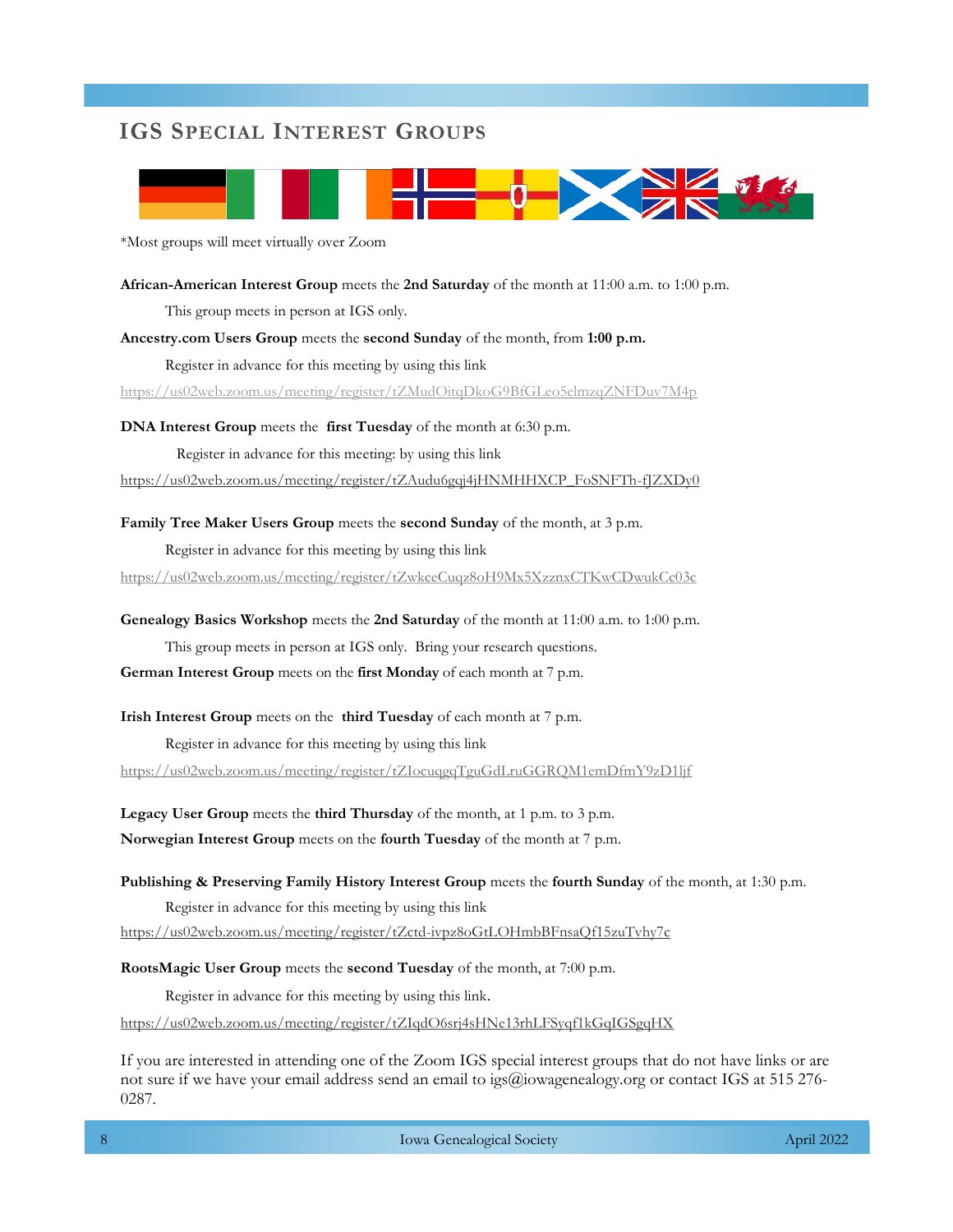## **LIBRARY ACQUISTIONS**

IGS has added dozens of new books to the library thanks in large part to the generosity of its members. What follows is a list of some of the books that we have catalogued in the last two months. We invite everyone to visit the library, and see for yourself what we have for your reference.

| Call number  | creator                             | title                                                     |
|--------------|-------------------------------------|-----------------------------------------------------------|
| 325 MIL      | Miller, Kerby and Paul Wagner       | Out of Ireland The Story of Irish Emigration to           |
|              |                                     | America                                                   |
| 325.73 SZU   | Szucs, Loretto Dennis               | Ellis Island Gateway to America                           |
| 346.05 ESP   | Esperti, Robert A. and Peterson,    |                                                           |
|              | Renno L.                            | Loving Trust                                              |
| 391.0086 MUN | Munro, R. W.                        | Highland Clans and Tartans                                |
| 413 SPE      | Sperry, Kip                         | Abbreviations & Acronyms A Guide for Family<br>Historians |
| 808.06 STI   | Stillman, Peter R.                  | Famlies Writing                                           |
| 920 DAV      | Davis, James Cox Jr.                | James Cox Davis, Jr. An Autobiography                     |
| 929.1 FAR    | Fargo, O.J.                         | Roots                                                     |
| 929.1 NIC    | Nickerson, Janice                   | 101 Best Genealogy Research Tips                          |
| 929.1 SMI    | Smith, Drew                         | Organize Your Genealogy Strategies and Solu-              |
|              |                                     | tions for Every Researcher                                |
| 929.2 BAT    | Pierce, Frederick Clifton           | Batchelder, Batcheller Genealogy. Descendants of          |
|              |                                     | Rev. Stephen Bachiler, of England                         |
| 929.2 COO    | Konrady, Daniel J.                  | The Clan of Cooper                                        |
| 929.2 DAV    | Williams, Christi Mettes            | Our Davison/Davisson Family History Biog-                 |
|              |                                     | raphies of the Ancestors and Descendants of               |
|              |                                     | James Gatch Davisson                                      |
| 929.2 GET    | Getting, Kay K.                     | Getting Remembered Stories of our Götting/                |
|              |                                     | Goetting/Getting Family from Mecklenburg to               |
|              |                                     | the Midwest                                               |
| 929.2 GIL    | Crider, Edward C., ed.              | Genealogy of the Jonathan Gilliam Family A                |
|              |                                     | Pennsylvania Soldier of the Revolution                    |
| 929.2 HUB    | Hubble, Hilbert R.                  | The History and Genealogy of The Hubbell Fam-             |
|              |                                     | ily Volumes One and Two                                   |
| 929.2 NEE    | Key, Dr. Gene C.                    | The Naily/Neely/Neeley Family                             |
| 929.2 ROO    |                                     | Roorda                                                    |
| 929.4 BAR    | Bardsley, Alan                      | <b>First Name Variants</b>                                |
| 940.54 LUI   | Luick-Thrams, Michael and Pat       | Enemies Within Iowa POWs in Nazi Germany                  |
|              | Schultz                             |                                                           |
| 941.5 MAC    | MacManus, Seumas                    | The Story of the Irish Race A Popular History of          |
|              |                                     | Ireland                                                   |
| 942.9 ROW    | Rowlands, John and Others           | Welsh Family History                                      |
| 947 BAR      | Y. Barchatova, T. Saburova, G.      | A Portrait of Tsarist Russia Unknown Photo-               |
|              | Mirolubova, and five others; trans- | graphs from the Soviet Archives                           |
|              | lated from the German by Michael    |                                                           |
|              | Robinson                            |                                                           |
| 970.04 WAR   | Ward, David                         | Cities and Immigrants                                     |
| 973 FUR      | Furnas, J. C.                       | The Americans A Social History of the United              |
|              |                                     | States 1587-1914                                          |
| 974.195 BIC  |                                     | Acton & Shapleigh - Past & Present                        |
|              |                                     |                                                           |

April 2022 Iowa Genealogical Society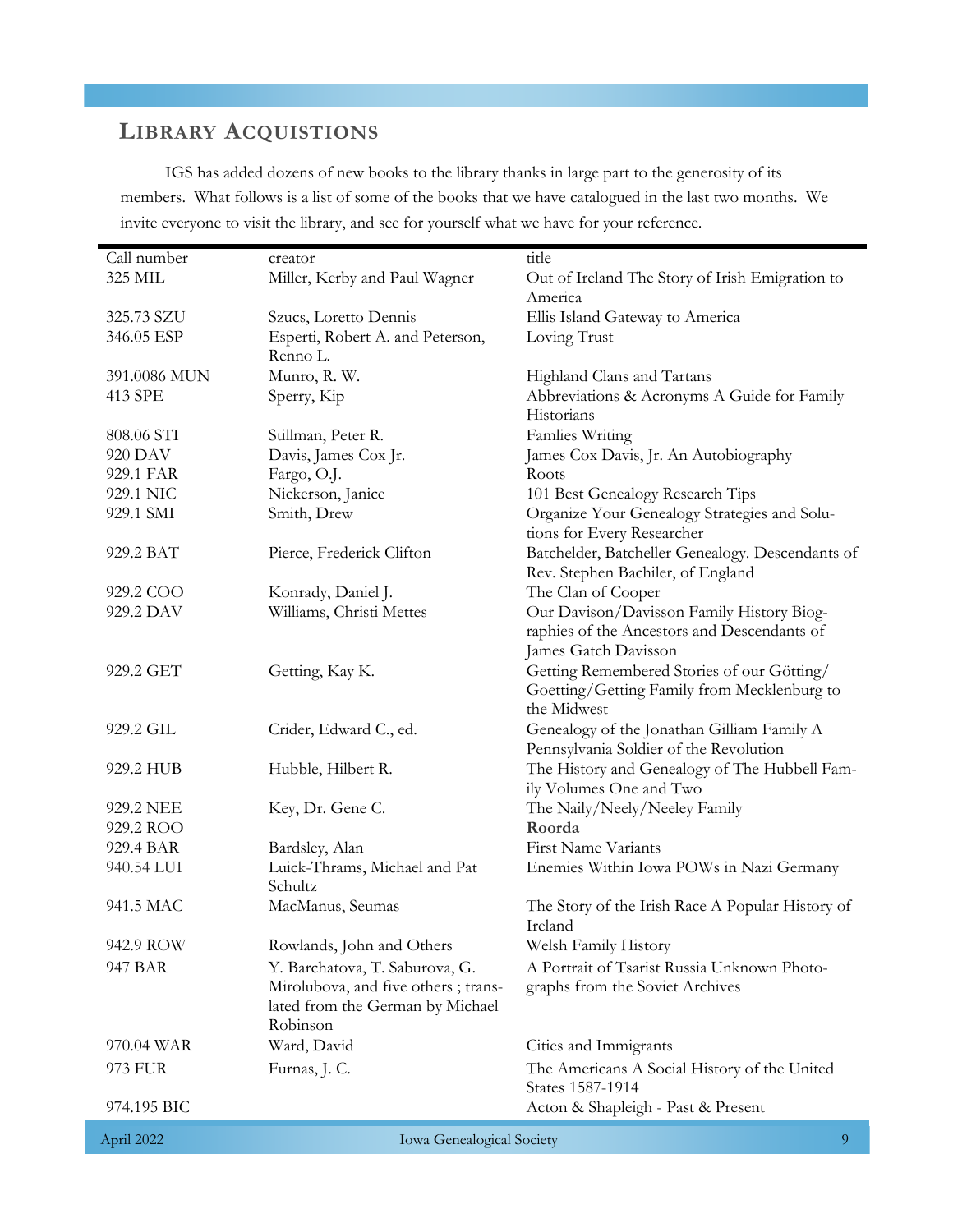## **LIBRARY ACQUISTIONS CONT.**

| 974.2 TOW        | Towle, Laird C. Ph.D and Ann N.<br>Brown           | New Hampshire Genealogical Research                                                                                                           |
|------------------|----------------------------------------------------|-----------------------------------------------------------------------------------------------------------------------------------------------|
| 974.794 OLS      | Olson, Marlynn Mcnallie                            | A Guide to Burial Sites, Cemeteries and Random<br>Stones in Cattaraugus County, New York                                                      |
| 974.813 CLI      | Clint, Florence                                    | Chester County Pennsylvania Area Key                                                                                                          |
| 974.9 SNE        | Snell, James P. and others                         | History of Hunterdon and Somerset Counties,<br>New Jersey, with Illustrations and Biographical<br>Sketches of its Prominent Men and Pioneers. |
| 975.2 BAR        | Barnes, Robert                                     | Maryland Marriages, 1634-1777                                                                                                                 |
| 975.251 BRO      | Brown, Helen W                                     | Index of Marriage Licenses, Prince George's<br>County, Maryland 1777-1886                                                                     |
| 975.255 GUR      | Gurney, John Thomas III                            | Cemetery Inscriptions of Anne Arundel County<br>Maryland Volume I                                                                             |
| 975.287 PED      | Peden, Henry C. Jr. and Veronica<br>Clarke Peden   | Frederick County Maryland Marriage References<br>and Family Relationships 1748-1800                                                           |
| 975.5 COL        |                                                    | Colonial Records of Virginia                                                                                                                  |
| 975.5 WEA        | Weaver, Jeffrey C.                                 | 54th Virginia Infantry                                                                                                                        |
| 975.5714 ALD     | Alderman, John Perry                               | Carroll 1765-1815 The Settlements A History of<br>the First Fifty Years                                                                       |
| 975.5773 KEG     | Kegley, Mary B.                                    | Early Adventurers in the Town of Evansham, the<br>County Seat of Wythe County, Virginia, 1790-<br>1839                                        |
| 975.5775 SMI     | Smith, Conway Howard                               | The land that Is Pulaski County                                                                                                               |
| 976.895 HAW      |                                                    | Hawkins County, Tennessee Circuit Court<br>Minutes 1810 - 1821                                                                                |
| 977.197 FLE      | Fletcher, Marvin and Beverly Schu-<br>macher, eds. | Marriage Records, 1805-1866 Athens County,<br>Ohio                                                                                            |
| 977.197 HOW      | Scotty L and Loraine (Davis) How-<br>ard           | Trimble Township (Athens County) Cemeteries<br>Volume II Glouster and Davis                                                                   |
| 977.197 SCH      | Schumacher, Beverly                                | Athens County, Ohio Ancestor Charts                                                                                                           |
| 977.198 PHI      | Phillips, W. Louis                                 | Washington County Northwest Territory Court<br>of Common Pleas Index 1795-1803                                                                |
| 977.3 CUS        | Custer, Milo                                       | Central Illinois Obituaries 1848-1870                                                                                                         |
| 977.354 PER      | Perkins, David C.                                  | Tazewell County Illinois Marriage Records Index<br>Volume Two November 1859 -1868                                                             |
| 977.386 BLO      |                                                    | Illinois McLean County Cemeteries Volume XI-1<br>Danvers Township Park Lawn Cemetery                                                          |
| 977.386 BLO      |                                                    | Illinois McLean County Cemeteries Volume XI-2<br>Danvers Township--Six Cemeteries                                                             |
| 977.7 CARROLL 14 | Setzler, Marilyn Schirck                           | Cathedrals Among the Cornfields                                                                                                               |
| 977.7 MARION 63  |                                                    | Bussey Centennial Bussey, Iowa 1875 - 1975                                                                                                    |
| 977.7 MARION 63  |                                                    | One Hundred Years 1876-1976 Harvey, Iowa                                                                                                      |
| 977.7 ROB        | Robertson, James Jr.                               | Iowa in the Civil War: A Reference Guide                                                                                                      |
| 977.7 TAMA 86    |                                                    | History of Chelsea, Iowa 1864 - 1989                                                                                                          |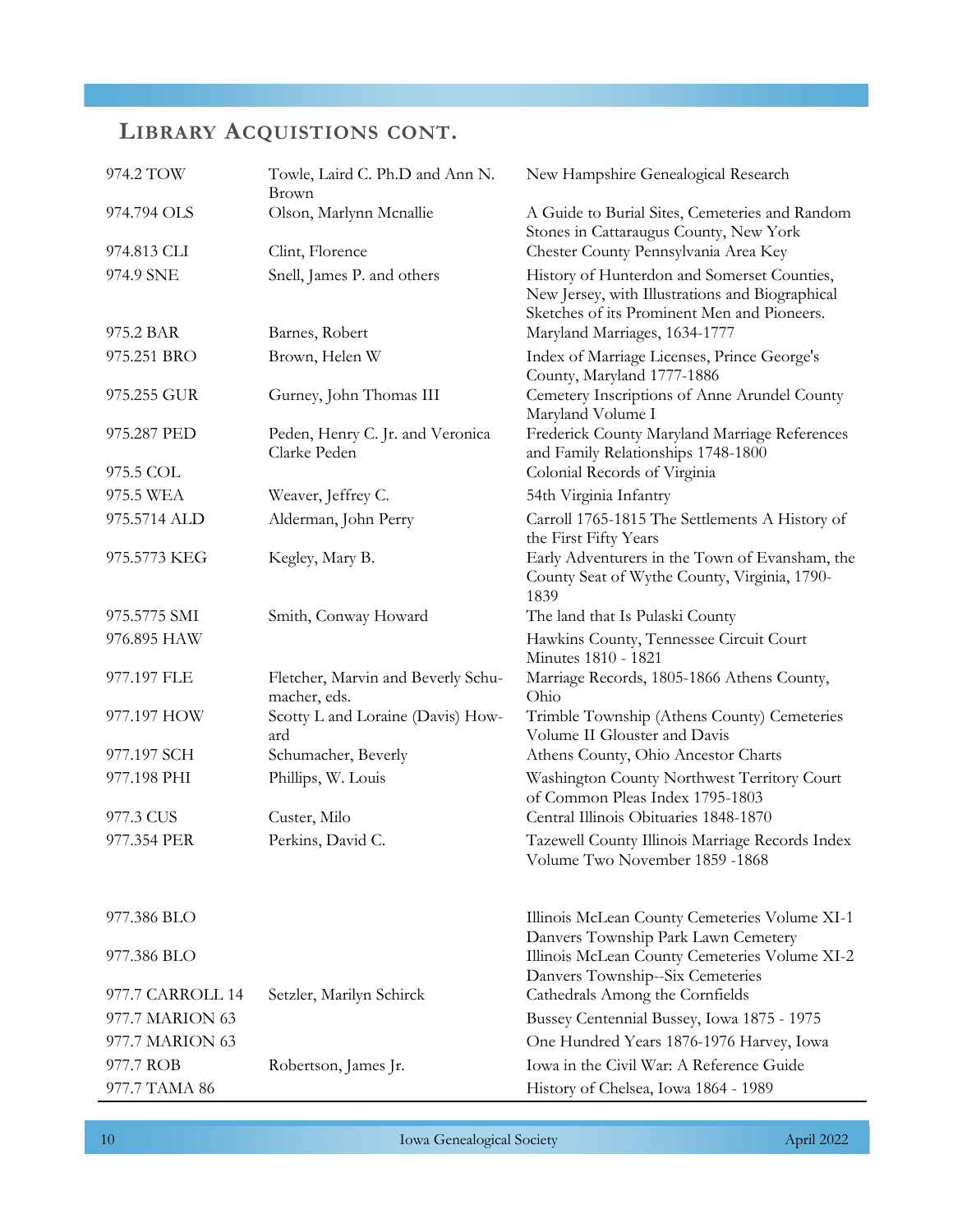# **Iowa Genealogical Society**

## **Membership Application**

### **Membership Benefits:**

- Free access to IGS research library
- Bi-monthly Newsletter
- Admission discounts to all IGS classes & events
- Discounted hourly research rate

□ Individual: \$35 □ Family: \$45

 $\square$  New membership  $\square$  Renewal

## **I would like to make a tax–deductible gift of \$\_\_\_\_\_\_\_\_\_\_\_\_\_\_\_\_\_.**

□ My company has a matching gift program. Company name:

\_\_\_\_\_\_\_\_\_\_\_\_\_\_\_\_\_\_\_\_\_\_\_\_\_\_\_\_\_\_\_\_\_\_\_\_\_\_\_\_\_\_\_\_\_\_

 $\square$  My gift is in Memory/Honor (circle one) of

\_\_\_\_\_\_\_\_\_\_\_\_\_\_\_\_\_\_\_\_\_\_\_\_\_\_\_\_\_\_\_\_

#### **My gift may be best utilized for:**

□ Building Fund \$\_\_\_\_\_\_\_\_\_\_\_\_

□ General Fund \$\_\_\_\_\_\_\_\_\_\_\_\_

 $Name(s):$ 

Mailing Address:\_\_\_\_\_\_\_\_\_\_\_\_\_\_\_\_\_\_\_\_\_\_\_\_\_\_\_\_\_\_\_\_\_\_\_\_\_\_\_\_

 $City, State, Zip:$ Day phone:\_\_\_\_\_\_\_\_\_\_\_\_\_\_\_\_\_\_\_\_\_\_\_\_\_\_\_\_\_\_\_\_\_\_\_

Email:

**□ Check enclosed.** 

□ Please charge my credit card in the amount of

**\$\_\_\_\_\_\_\_\_\_\_\_\_\_\_\_\_(+ \$2.50 credit card handling fee)**

 $\square$  Visa  $\square$  MasterCard  $\square$  Discover

Account No.

Expiration Date: \_\_\_\_\_\_\_\_\_\_\_\_\_\_\_ CCV: \_\_\_\_\_\_\_\_\_\_\_\_\_\_\_

Signature:

**Mail to: Iowa Genealogical Society, 628 E Grand Ave, Des Moines IA 50309-1924**



#### **IOWA GENEALOGICAL SOCIETY NEWSLETTER**

#### **April 2022**

The Iowa Genealogical Society Newsletter is a publication of the Iowa Genealogical Society. Members receive the newsletter as part of their membership.

Individual members, member chapters, regional representatives and the public are invited to submit articles, reviews, chapter news and program information for publication.

Contact IGS for more information or to submit your article:

Iowa Genealogical Society 628 E Grand Ave Des Moines IA 50309-1924 515-276-0287 [igs@iowagenealogy.org](mailto:igs@iowagenealogy.org)

**NOTE**: **Please check the mailing label for your membership expiration date.**